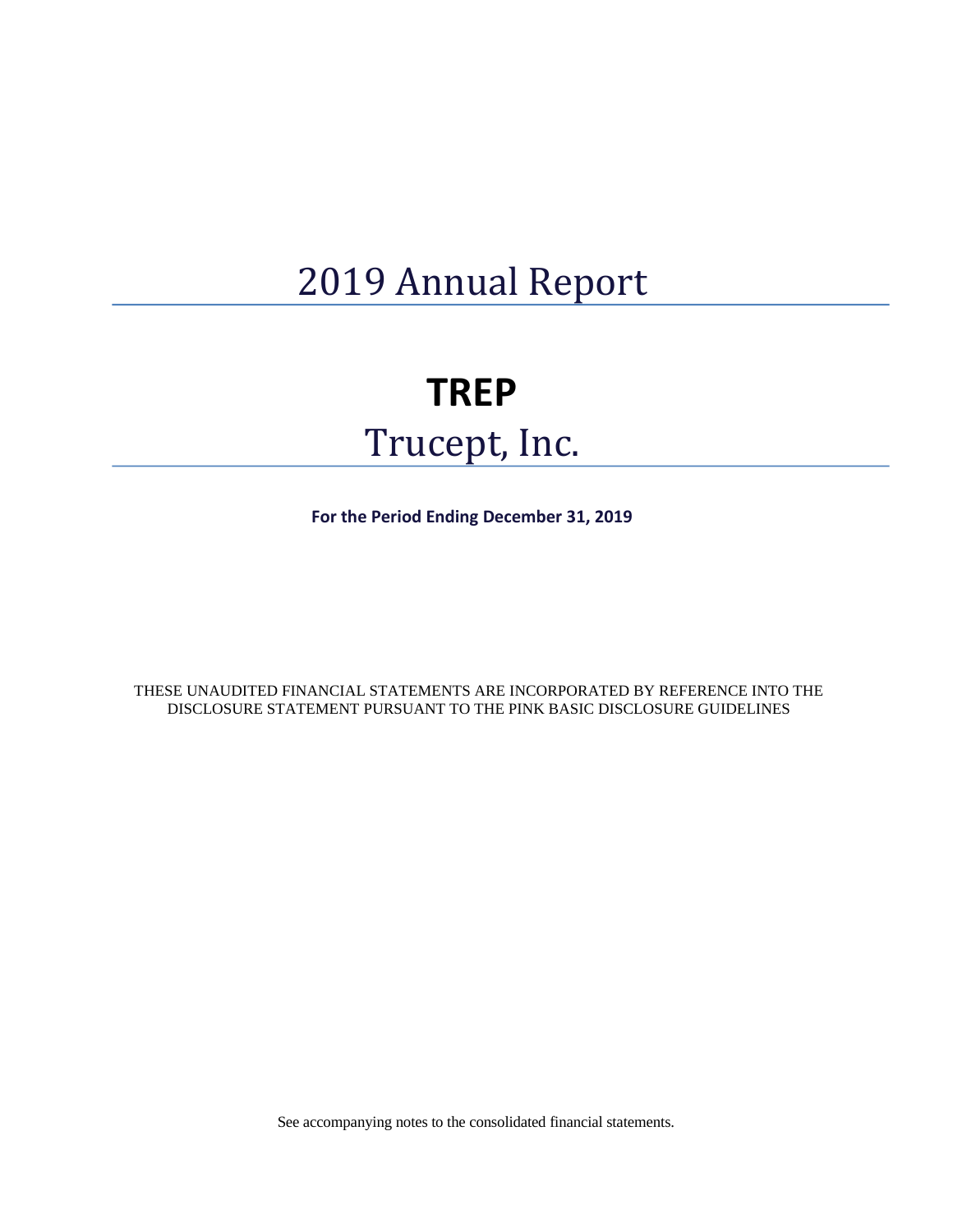## Trucept, Inc.

## **Table of Contents**

Item 5. Financial Statements

 Unaudited Balance Sheet as of December 31, 2019 Unaudited Profit and Loss Statement for the year ended December 31, 2019 Unaudited Statement of Shareholders Equity for the period ended December 31, 2019 Unaudited Statement of Cash Flows for the period ended December 31, 2019 Notes to Consolidated Financial Statements

See accompanying notes to the consolidated financial statements.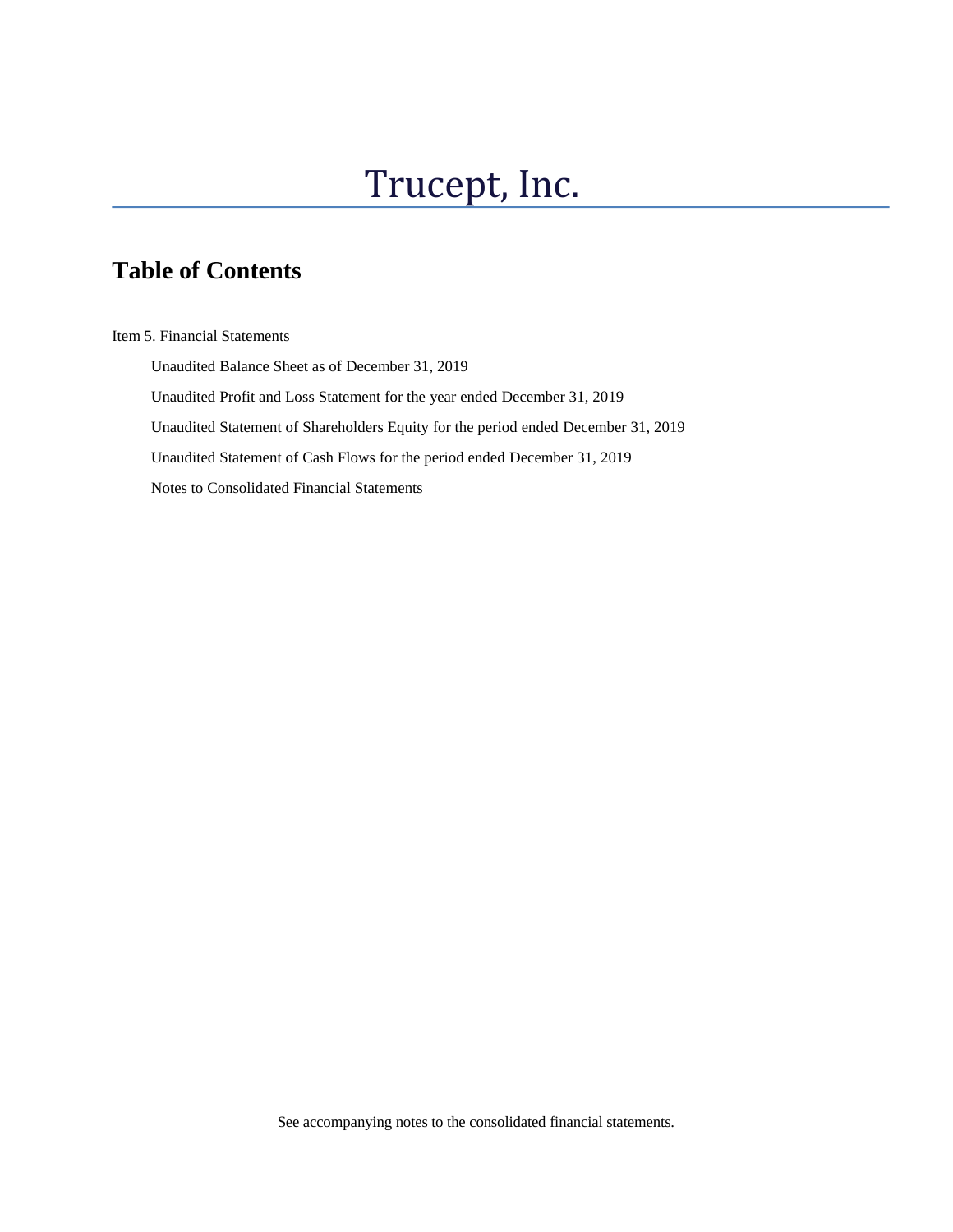### **Trucept, Inc. Consolidated Balance Sheets As of December 31, 2019 and December 31, 2018**

|                                                                                                                                                                                                                                                                 | December 31,<br>2019                          | December 31,<br>2018                  |
|-----------------------------------------------------------------------------------------------------------------------------------------------------------------------------------------------------------------------------------------------------------------|-----------------------------------------------|---------------------------------------|
| <b>Assets</b>                                                                                                                                                                                                                                                   |                                               |                                       |
| Current assets<br>Cash and cash equivalents<br>Accounts receivable, net                                                                                                                                                                                         | \$<br>286<br>1,028,839                        | \$<br>605<br>159,785                  |
| Notes Receivable<br>Prepaid expenses and deposits                                                                                                                                                                                                               | 993,196<br>849,776                            | 974,790<br>830,380                    |
| Total current assets                                                                                                                                                                                                                                            | 2,872,097                                     | 1,965,560                             |
| Equipment, net of accumulated depreciation                                                                                                                                                                                                                      |                                               |                                       |
| Prepaid workers compensation<br>Other assets<br>Goodwill                                                                                                                                                                                                        | 19,927,318                                    | 19,927,318                            |
| <b>Total Assets</b>                                                                                                                                                                                                                                             | 22,799,415                                    | 21,892,878                            |
| <b>Liabilities and Stockholders' Deficit</b>                                                                                                                                                                                                                    |                                               |                                       |
| Current liabilities<br>Accounts payable and accrued liabilities<br>822,527<br>S                                                                                                                                                                                 | \$<br>1,026,259                               |                                       |
| Accrued payroll taxes<br>Disputed 3rd party liabilities<br>Interest payable<br>Trust $-\bar{3}$ <sup>rd</sup> party                                                                                                                                             | 288,624<br>18,876,042<br>173,844<br>1,713,823 | 436,108<br>26,119,277                 |
| Other Liabilities<br>Notes payable related party<br>Notes payable                                                                                                                                                                                               | 359,467<br>850,516<br>570,000                 | 209,467<br>3,176,450                  |
| Total current liability                                                                                                                                                                                                                                         | 23,858,575                                    | 30,763,829                            |
| Other long-term liabilities                                                                                                                                                                                                                                     |                                               |                                       |
| <b>Total liabilities</b>                                                                                                                                                                                                                                        | 23,858,575                                    | 30,763,829                            |
| <b>Stockholders' Deficit</b>                                                                                                                                                                                                                                    |                                               |                                       |
| Preferred stock: \$0.001 par value, 5,000,000 shares<br>authorized, zero shares issued and outstanding<br>at December 31, 2019 and December 31, 2018<br>Common stock: \$0.001 par value, 500,000,000 shares<br>authorized, 52,762,123 issued and outstanding at |                                               |                                       |
| December 31, 2019 and at December 31, 2018, respectively<br>Additional paid in capital<br>Accumulated deficit                                                                                                                                                   | 52,762<br>7,274,645<br>(8,386,567)            | 52,763<br>7,274,644<br>(16, 198, 358) |
| Total stockholders' deficit<br>Total liabilities and stockholders' deficit                                                                                                                                                                                      | (1,059,160)<br>22,799,415                     | (8,870,951)<br>21,892,878             |

See accompanying notes to the consolidated financial statements.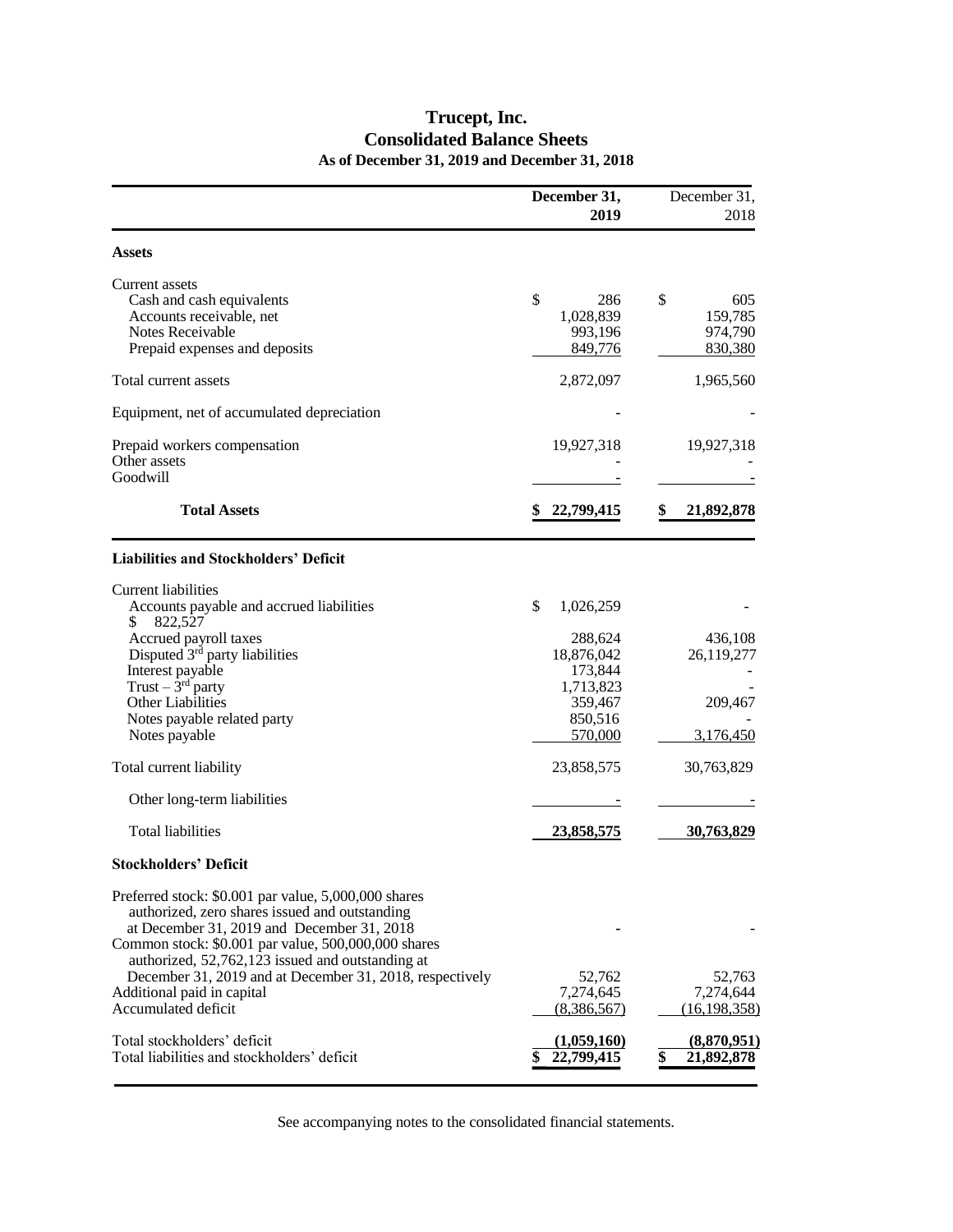|                                                                           |               | 2019       |    | 2018       |
|---------------------------------------------------------------------------|---------------|------------|----|------------|
| Revenue                                                                   | $\mathsf{\$}$ | 8,324,595  | \$ | 9,630,788  |
| Cost of revenue and service delivery                                      |               | 3,698,059  |    | 6,637,074  |
| Gross profit                                                              |               | 4,626,536  |    | 2,993,714  |
| Depreciation<br>Selling, general and administrative expenses              |               | 3,722,753  |    | 2,419,749  |
| Total operating expense                                                   |               | 3,722,753  |    | 2,419,749  |
| <b>Operating Income</b>                                                   |               | 903,783    |    | 573,965    |
| Other income (expense)                                                    |               |            |    |            |
| Interest expense                                                          |               | (173, 844) |    |            |
| Tax and Tax penalties                                                     |               | (18, 148)  |    |            |
| Tax Variance                                                              |               | 7,100,000  |    | 2,000,000  |
| Other income                                                              |               |            |    |            |
| Total other (expense)/income                                              |               | 6,908,008  |    | 2,573,965  |
| Net Income                                                                |               | 7,811,791  |    | 2,573,965  |
| Comprehensive Income                                                      | S             | 7,811,791  | S  | 2,573,965  |
| Net income per share of common stock, basic and diluted                   | \$            | 0.15       |    | 0.05       |
| Weighted average shares of common stock outstanding,<br>basic and diluted |               | 52,762,123 |    | 52,762,123 |

### **Trucept, Inc. Consolidated Statements of Operations and Comprehensive Income For the Twelve Months Ended December 31, 2019 and 2018**

l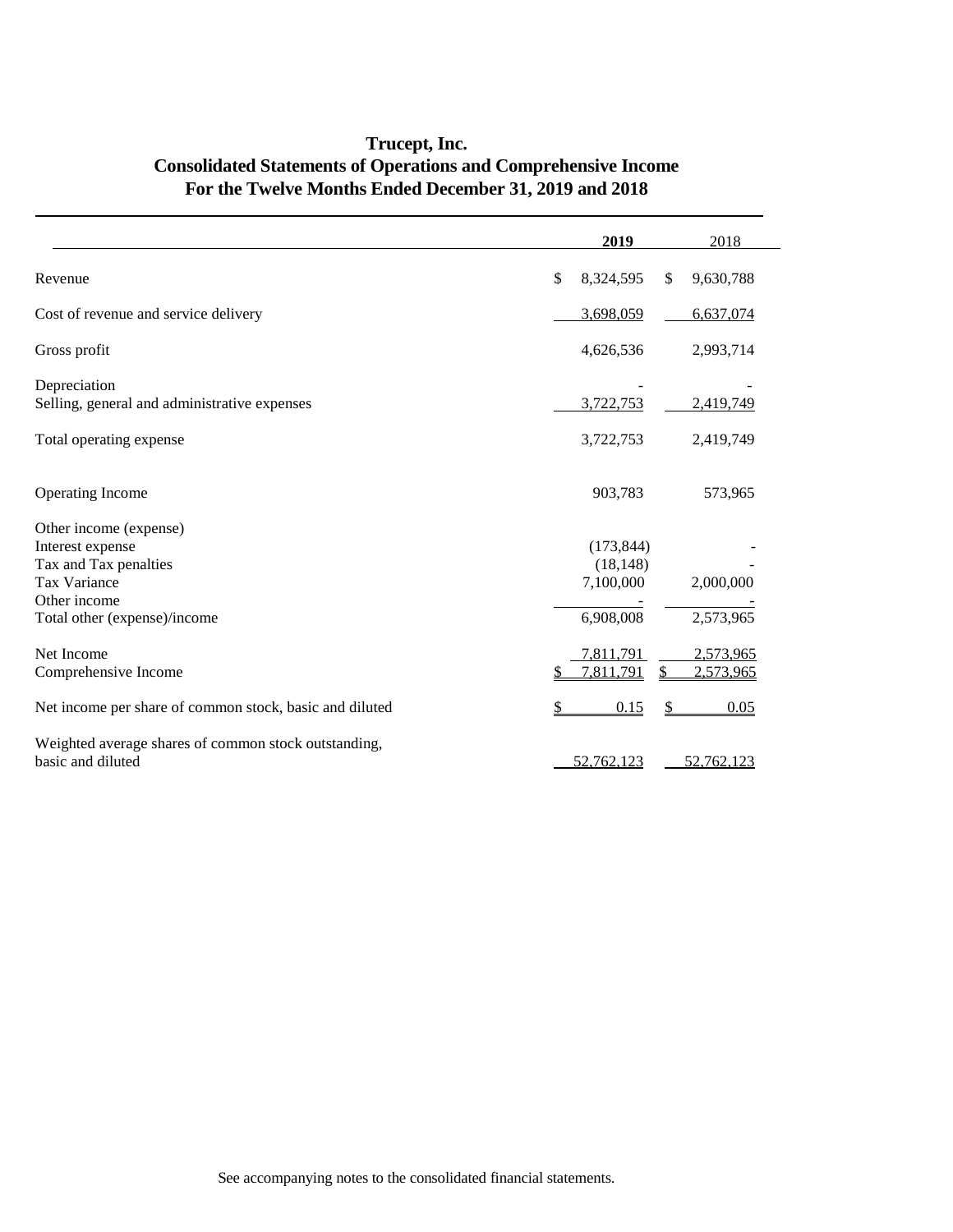### **Truc**e**pt, Inc. Consolidated Statements of Changes in Stockholders' Deficit For the Year Ended December 31, 2019**

|                                           | Common Stock  |              | Additional |    |           |               |                |              |              |
|-------------------------------------------|---------------|--------------|------------|----|-----------|---------------|----------------|--------------|--------------|
|                                           |               |              |            |    | Paid in   |               | Accumulated    |              |              |
|                                           | <b>Shares</b> |              | Amount     |    | Capital   |               | Deficit        |              | Total        |
|                                           |               |              |            |    |           |               |                |              |              |
| Balance - December 31, 2016               | 52,762,123    | \$.          | 52,762     | S. | 7,274,645 | \$.           | (19,374,761)   | S.           | (12,047,354) |
|                                           |               |              |            |    |           |               |                |              |              |
| Net Income - December 31, 2017 - year end |               |              |            |    |           |               | 602,438        |              | 602,438      |
| <b>Balance - December 31, 2017</b>        | 52,762,123    | \$           | 52,762     | S  | 7,274,645 | -S            | (18,772,323)   | S.           | (11,444,916) |
|                                           |               |              |            |    |           |               |                |              |              |
| Net Income - December 31, 2018 - year end |               |              |            |    |           |               | 2,573,965      |              | 2,573,965    |
| <b>Balance - December 31, 2018</b>        | 52,762,123    | $\mathbb{S}$ | 52,762     | S. | 7,274,645 | \$.           | (16, 198, 358) | $\mathbb{S}$ | (8,870,951)  |
|                                           |               |              |            |    |           |               |                |              |              |
| Net Income – December 31, 2019 - year end |               |              |            |    |           |               | 7,8811,791     |              | 7,811,791    |
| <b>Balance – December 31, 2019</b>        | 52,762,123    | \$.          | 52,762     | S  | 7,274,645 | <sup>\$</sup> | (8,386,567)    | <sup>S</sup> | (1,059,160)  |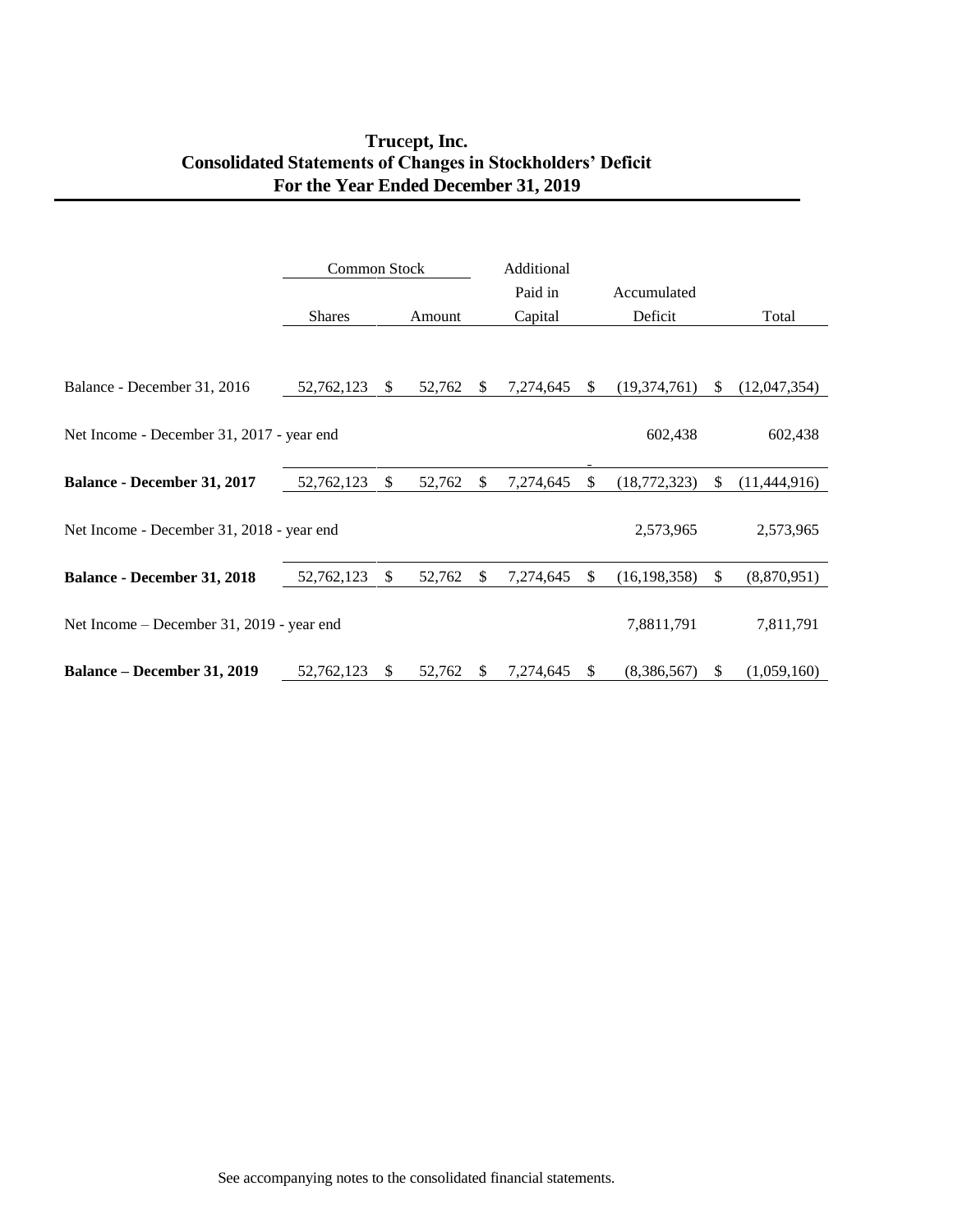### **Trucept, Inc.** (Formerly Smart-tek Solutions Inc.) **Consolidated Statements of Cash Flows For the Year Ended December 31, 2019**

|                                                                   | 2019                      |  |
|-------------------------------------------------------------------|---------------------------|--|
| <b>Operating Activities</b>                                       |                           |  |
| Net Income                                                        | \$<br>7,811,791           |  |
| Adjustments to reconcile net loss to cash                         |                           |  |
| provided by (used in) operating activities                        |                           |  |
| Depreciation and amortization                                     |                           |  |
| Other assets                                                      |                           |  |
| Provision for doubtful accounts                                   |                           |  |
| Changes in operating assets and liabilities                       |                           |  |
| Accounts receivable - decrease (increase)                         | (869, 054)                |  |
| Notes Receivable                                                  |                           |  |
| Accrued interest<br>Notes payable                                 | 173,844<br>$\overline{a}$ |  |
| Prepaid expenses and deposits - decrease, (increase)              | (19,396)                  |  |
| Prepaid workers compensation                                      |                           |  |
| Accounts payable and accrued liabilities - increase               | 350.3,732                 |  |
| Net cash provided by (used in) operating activities               | 7,450,917                 |  |
| <b>Investing activities</b>                                       |                           |  |
| Purchase of equipment                                             |                           |  |
|                                                                   |                           |  |
| Net cash provided by investing activities                         |                           |  |
| <b>Financing activities</b>                                       |                           |  |
|                                                                   |                           |  |
| Notes Payable - related party<br>Payroll taxes payable (decrease) | (7,137)<br>(7,390,719)    |  |
| Payments from TIPP Investment                                     | (53, 380)                 |  |
|                                                                   |                           |  |
| Net cash used in financing activities                             | (7,451,236)               |  |
|                                                                   |                           |  |
| Net increase (decrease) in cash                                   | (319)                     |  |
| Cash and cash equivalents, beginning of the year                  | 605                       |  |
|                                                                   |                           |  |
| Cash and cash equivalents, end of the year                        | \$<br>286                 |  |
| Supplemental cash flow information                                |                           |  |
|                                                                   | \$                        |  |
| Interest paid                                                     |                           |  |
|                                                                   | \$                        |  |
| Income taxes paid                                                 |                           |  |
| Non cash supplemental information                                 |                           |  |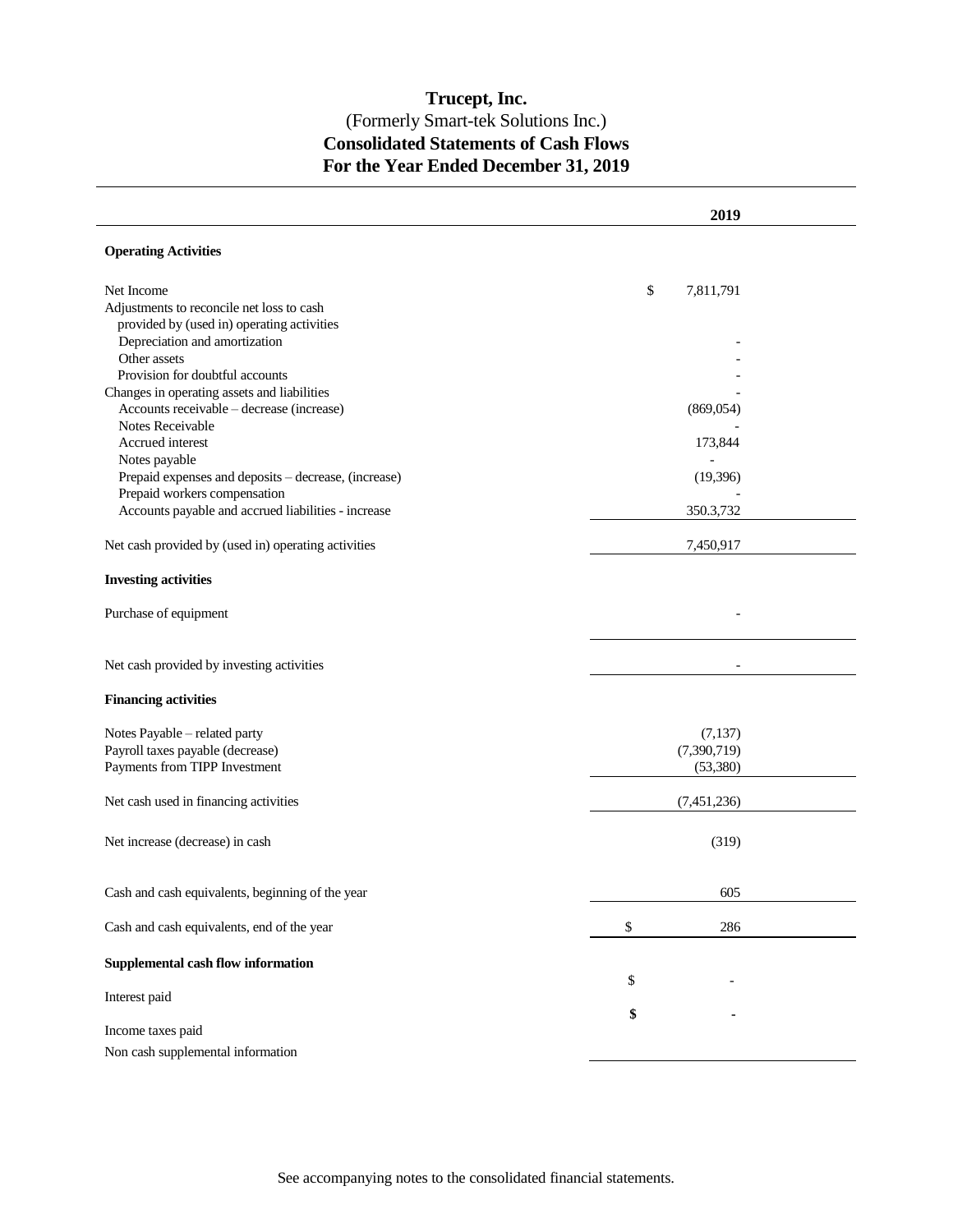#### **1. Summary of significant accounting policies**

#### **Nature of operations, basis of financial statement presentation**

The Company was incorporated in the State of Nevada on March 22, 1995 as Royce Biomedical Inc.

In August 2005, the Company changed its name from Royce Biomedical Inc. to Smart-tek Solutions Inc. It changed names to "TRUCEPT INC." on January 3, 2013 to better reflect new business activities

The consolidated financial statements have been prepared in accordance with accounting principles generally accepted in the United States of America and include the following significant accounting policies:

#### **Liquidity**

At December 31, 2019, the Company had cash and cash equivalents of \$286, a working capital deficit of approximately \$20.0 million and an accumulated deficit of approximately \$8.3 million. As of December 31, 2019, the Company had disputed 3<sup>rd</sup> party liabilities of \$18.9 million previously classified as delinquent payroll taxes including accrued penalties.

The Company earned a net income of approximately \$7,899,791 for the year ended December 31, 2019.

#### **Basis of Presentation**

The Company's financial statements have been prepared in accordance with accounting principles generally accepted in the United States of America ("U.S. GAAP").

#### **Unaudited Financial Information**

The accompanying unaudited condensed consolidated financial statements have been prepared in accordance with accounting principles generally accepted in The United States of America and the rules and regulations of the Securities and Exchange Commission for interim financial information. Accordingly, they do not include all the information necessary for a comprehensive presentation of financial position and results of operations.

It is management's opinion, however, that all material adjustments (consisting of normal and recurring adjustments) have been made which are necessary for a fair financial statements presentation.

#### **Principles of consolidation**

The consolidated financial statements include the accounts of Trucept Inc. Significant inter-company transactions have been eliminated in consolidation.

#### **Use of estimates**

The preparation of these consolidated financial statements in conformity with accounting principles generally accepted in the United States of America requires management to make estimates and assumptions that affect reported amounts and related disclosures. Specific areas, among others, requiring the application of management's estimates and judgment includes assumptions pertaining to credit worthiness of customers, interest rates, useful lives of assets, future cost trends, tax strategies, and other external market and economic conditions. Actual results could differ from estimates and assumptions made.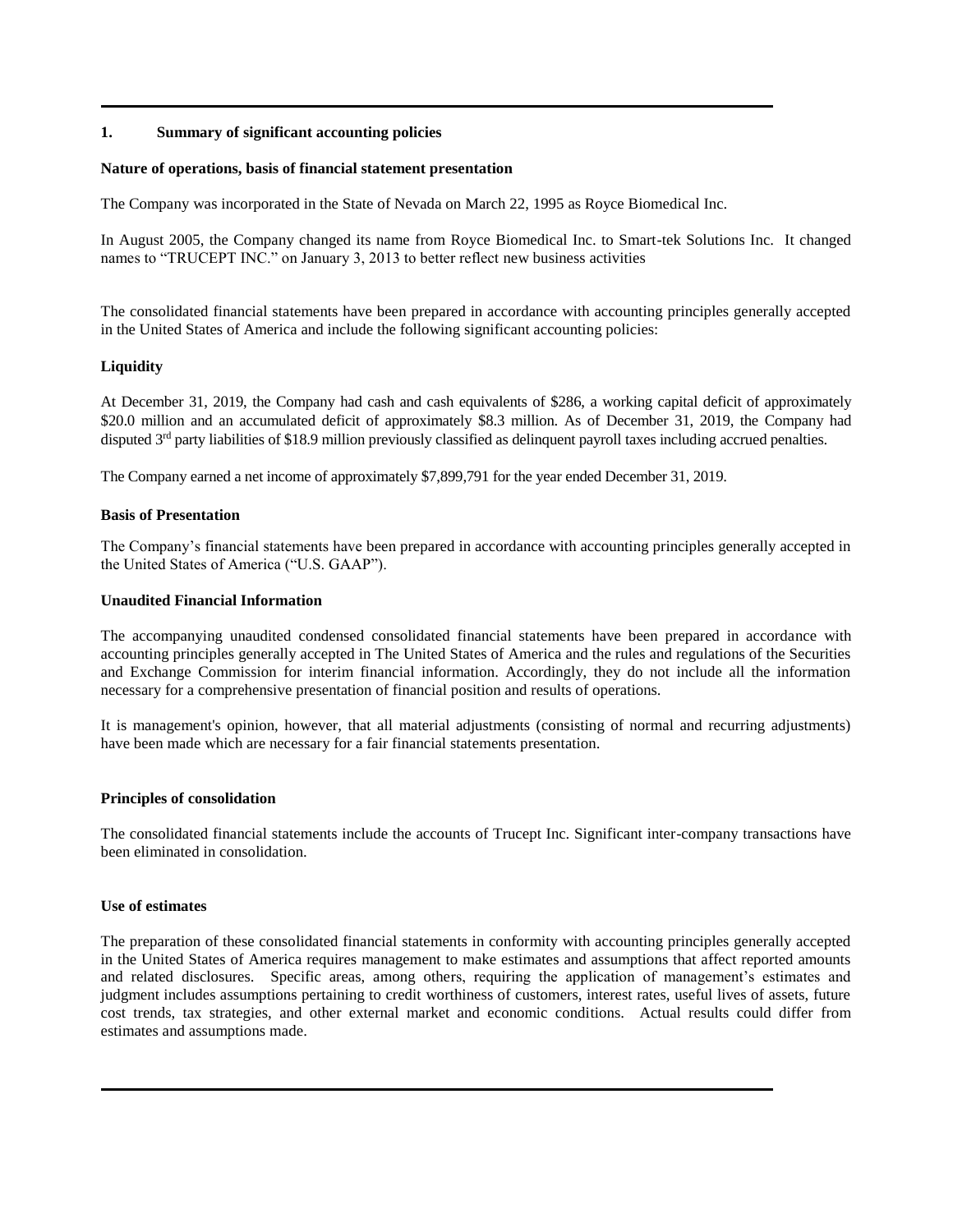#### **1. Summary of significant accounting policies - continued**

#### **Cash and equivalents**

Cash and cash equivalents consist of cash on hand and bank deposits. For financial reporting purposes, the Company considers all highly liquid debt instruments with original maturities of three months or less to be cash equivalents. The Company maintains its cash in bank deposit accounts, which at times, may exceed federally insured limits. The Company has not experienced any losses related to this concentration of risk. At December 31, 2019 and 2018, the Company did not have any deposits in excess of federally insured limits.

#### **Accounts Receivable**

Accounts receivables are recorded at net realizable value consisting of the carrying amount less an allowance for uncollectible accounts, as needed. The Company uses the allowance method to account for uncollectible accounts receivable balances. Under the allowance method, if needed, an estimate of uncollectible customer balances is made based upon specific account balances that are considered uncollectible. Factors used to establish an allowance include the credit quality and payment history of the customer. The allowance for doubtful accounts was \$0 and \$0 as of December 30, 2019 and 2018, respectively.

#### **Workers compensation insurance**

The Company maintains reserves in the form of prepaid cash deposits for known workers' compensation claims which are made up of estimated collateral required to pay claims and estimated expenses to settle the claims. The collateral amounts are determined by the insurance carrier and are not recoverable by the Company until all claims related to a policy period are settled. The cash deposits will not be recoverable in the near term and accordingly, they are classified as a long-term asset with a balance of \$19,927,318 as of December 31, 2019 and as of December 31, 2018.

#### **Concentration of credit risk**

Credit risk arises from the potential that a counterpart will fail to perform its obligations. The Company minimized credit risk by requiring clients to wire in advance of services being provided. The Company's receivables are comprised of a number of debtors which minimizes the concentration of credit risk. It is management's opinion that the Company is not exposed to significant credit risk associated with its accounts receivable.

#### **Equipment**

Equipment is recorded at cost and depreciated on a straight-line basis using accelerated methods over the estimated useful lives of the related assets ranging from 3 to 5 years. The Company reviews the carrying value of long-term assets to be held and used when events and circumstances warrant such a review. If the carrying value of a long-lived asset is considered impaired, a loss is recognized based on the amount by which the carrying value exceeds the fair market value. Fair market value is determined primarily using the anticipated cash flows discounted at a rate commensurate with the risk involved. The cost of normal maintenance and repairs is charged to operations as incurred. Major overhaul that extends the useful life of existing assets is capitalized. When equipment is retired or disposed, the costs and related accumulated depreciation are eliminated and the resulting profit or loss is recognized in income.

#### **Income taxes**

The Company recognizes consolidated deferred tax assets and liabilities for the expected future tax consequences of events that have been included in the financial statements or tax returns. Under this method, deferred tax assets and liabilities are determined based on the difference between the tax basis of assets and liabilities and their financial reporting amounts based on enacted tax laws and statutory tax rates applicable to the periods in which the differences are expected to affect taxable income.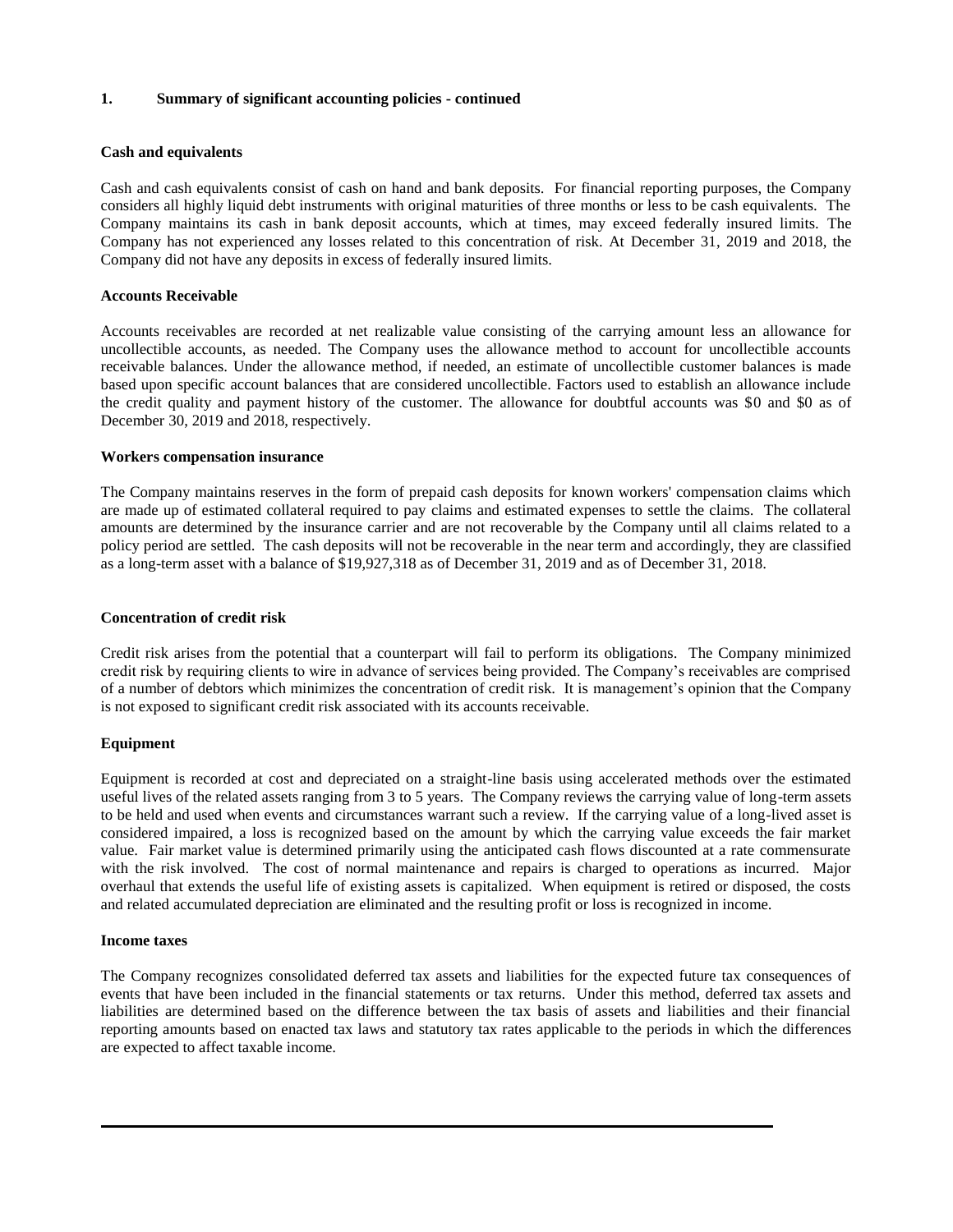#### **1. Summary of significant accounting policies – continued**

Deferred tax assets are recognized for deductible temporary differences and for carry forwards. Deferred tax liabilities are recognized for taxable temporary differences. Temporary differences are the differences between the reported amounts of assets and liabilities and their tax bases. Deferred tax assets are reduced by a valuation allowance when, in the opinion of management, it is more likely than not that some portion or all of the deferred tax assets will not be realized.

The Company regularly assesses uncertain tax positions in each of the tax jurisdictions in which it has operations and accounts for the related financial statement implications. Unrecognized tax benefits are reported using the two-step approach under which tax effects of a position are recognized only if it is "more-likely-than-not" to be sustained and the amount of the tax benefit recognized is equal to the largest tax benefit that is greater than fifty percent likely of being realized upon ultimate settlement of the tax position. Determining the appropriate level of unrecognized tax benefits requires the Company to exercise judgment regarding the uncertain application of tax law. The amount of unrecognized tax benefits is adjusted when information becomes available or when an event occurs indicating a change is appropriate. Future changes in unrecognized tax benefits requirements could have a material impact on the results of operations. The Company files U.S. federal and U.S. state tax returns.

#### **Revenue recognition**

In determining the pricing of the markup component of its billings, the Company takes into consideration its estimates of the costs directly associated with its worksite employees, including payroll taxes, benefits and workers' compensation costs, plus an acceptable gross profit margin. As a result, the Company's operating results are significantly impacted by the Company's ability to accurately estimate, control and manage its direct costs relative to the revenues derived from the markup component of the Company's gross billings.

Trucept provides marketing, accounting, payroll and human resources support to companies in a variety of industries.

In May 2014, the Financial Accounting Standards Board ("FASB") issued Accounting Standards Update ("ASU") No. 2014-09, "Revenue from Contracts with Customers (Topic 606)". This ASU creates a single comprehensive new revenue recognition standard. Under the new standard and its related amendments (collectively known as Accounting Standards Codification ("ASC 606"), an entity recognizes revenue when its customer obtains control of promised goods or services, in an amount that reflects the consideration which the entity expects to receive in exchange for those goods or services. Enhanced disclosures will be required regarding the nature, amount, timing, and uncertainty of revenue and cash flows arising from contracts with customers. ASU 2014-09 is effective for annual reporting periods beginning after December 15, 2017. The Company adopted the standard as of January 1, 2018, using the modified retrospective method applied to contracts which were not completed as of that date, which represent contracts for which all (or substantially all) of the revenues have not been recognized under existing standard as of the date of adoption.

The Company has assessed the impact that the new standard had on its operations, financial statements and related disclosures. This includes a review of current accounting policies and practices to identify potential differences that would result from applying ASC 606.

The Company has no incomplete contracts as of the date of adoption and therefore did not have any cumulative effect adjustment to its opening balance of retained earnings. Prior periods were not retrospectively adjusted. The impact to the Company's future results from operations are not expected to differ based on the analysis of revenue streams and contracts under ASC 606, which supports revenue recognition over time.

The Company recognizes revenue pursuant to ASC 606. The Company's revenue is derived from the sales of its products, which represents net sales recorded in the Company's condensed consolidated statements of income. Product sales are recognized when performance obligations under the terms of the contract with the customer are satisfied. Typically, this would occur upon transfer of control, including passage of title to the customer and transfer of risk of loss related to those goods. Transfer of title and risk of loss takes place at the point of sale at the Company's retail stores. The Company measures revenue as the amount of consideration to which it expects to be entitled in exchange for transferring goods (transaction price). The Company records reductions to revenue for estimated customer returns, allowances, markdowns and discounts. The Company bases its estimates on historical rates of customer returns and allowances as well as the specific identification of outstanding returns, markdowns and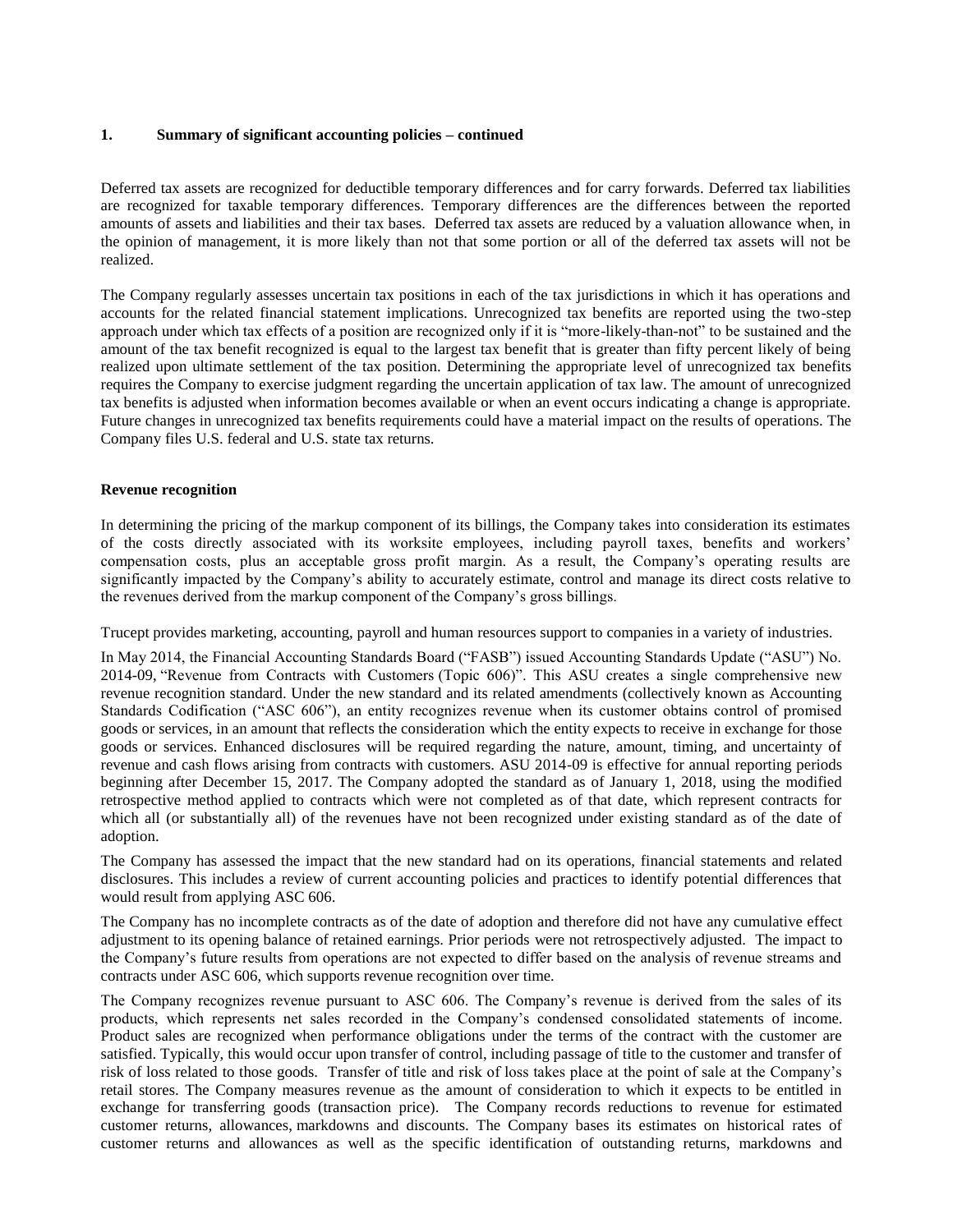allowances that have not yet been received by the Company. The actual amount of customer returns and allowances is inherently uncertain and may differ from the Company's estimates. If the Company determines that actual or expected returns or allowances are significantly higher or lower than the reserves it established, it would record a reduction or increase, as appropriate, to net sales in the period in which it makes such a determination. Reserves for returns, and markdowns are included within accrued expenses and other liabilities. Allowance and discounts are recorded in accounts receivable, net and the value of inventory associated with reserves for sales returns are included within prepaid expenses and other current assets on the consolidated balance sheet.

Revenues from multi-month training contracts are recognized over the length of the contract term rather than when the contract begins. Because a significant amount of the Company's contract sales are greater than three months in length, the Company apportions that revenue over the duration of the contract term even though either the full amount or a significant portion is collected when the contract begins. The difference between the gross cash receipts collected and the recognized revenue from those sales during the respective reporting period will appear as deferred revenue.

#### **Share-based compensation**

The Company measures the cost of employee services received in exchange for equity awards based on the grant date fair-value of the awards. Fair value is typically the market price of the shares on the date of issuance. Costs are measured at the grant date and recognized as compensation expense over the employer's requisite service period (generally the vesting period of the equity award).

#### **Net earing per share**

The basic income per common share is computed by dividing the net income by the weighted average shares of common stock outstanding during the periods. Net income per share on a diluted basis is computed by dividing the net income for the periods by the weighted average number of common and dilutive common stock equivalent shares outstanding during the periods.

#### **1. Summary of significant accounting policies - continued**

#### **Fair Value of Financial Instruments**

Fair value is determined to be the price that would be received to sell an asset or paid to transfer a liability in the principal or most advantageous market for the asset or liability in an orderly transaction between market participants at the measurement date. The Company follows a fair value hierarchy that prioritizes the inputs used in measuring fair value into three broad levels as follows:

Level 1—Quoted prices in active markets for identical assets or liabilities.

Level 2—Inputs, other than the quoted prices in active markets, are observable either directly or indirectly.

Level 3—Unobservable inputs based on the Company's assumptions.

The Company is required to use observable market data if such data is available without undue cost and effort.

At December 31, 2019 and December 31, 2018, the carrying amounts of financial instruments, including cash, accounts and other receivables, accounts payable and accrued liabilities, and notes payable approximate fair value because of their short maturity.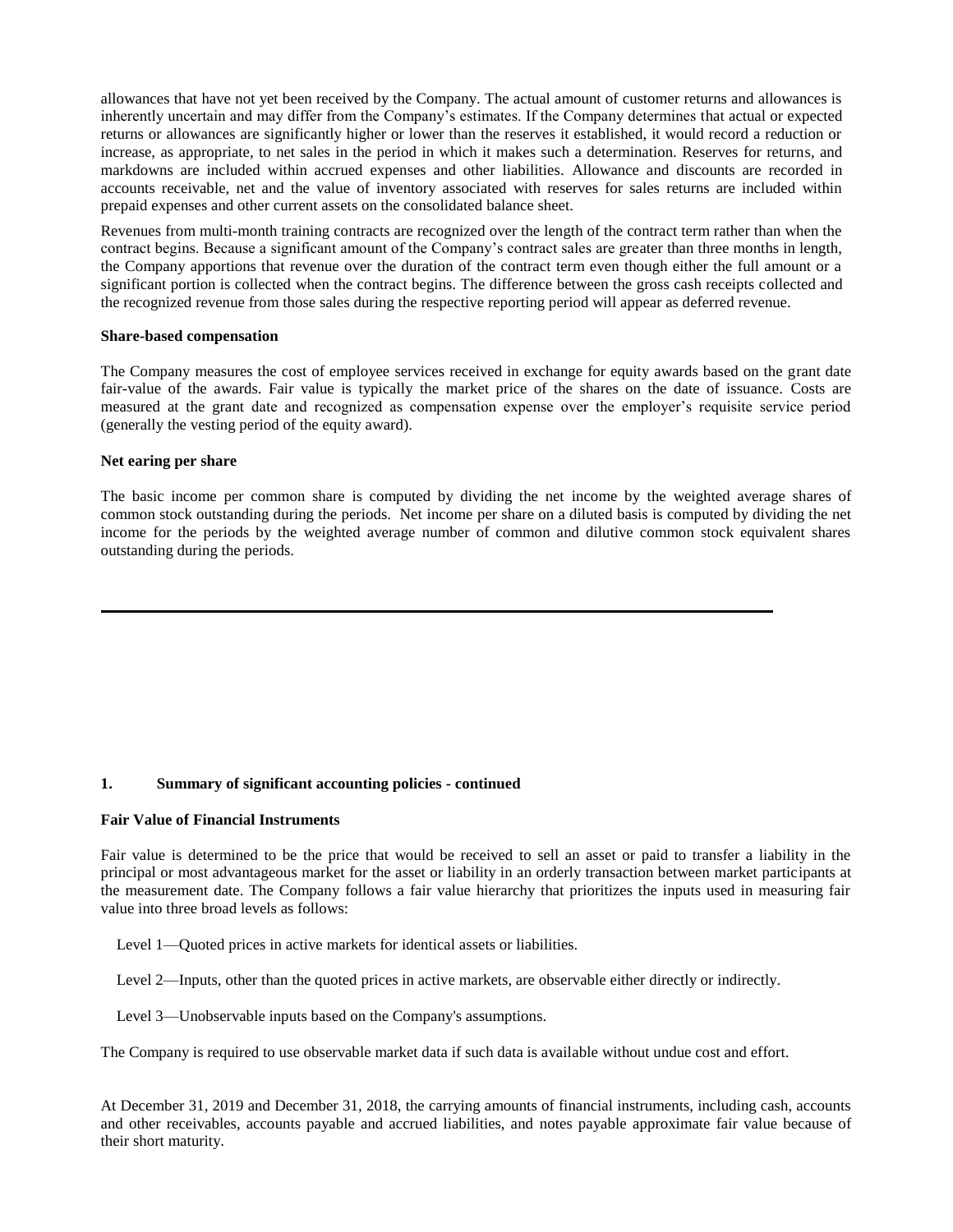#### **Subsequent Events**

The Company follows the guidance in Section 855-10-50 of the FASB Accounting Standards Codification for the disclosure of subsequent events. The Company will evaluate subsequent events through the date when the financial statements were issued.

#### **Recent Accounting Pronouncements**

The Company has reviewed accounting pronouncements and interpretations thereof that have effective dates during the periods reported and in future periods. The Company believes that the following impending standards may have an impact on its future filings. The applicability of any standard will be evaluated by the Company and is still subject to review by the Company.

The Company has adopted FASB ASC 220 "Comprehensive Income", which establishes standards for reporting and display of comprehensive income (loss), its components and accumulated balances. The Company had no components of comprehensive income (loss) for the periods presented.

In August 2018, the FASB issued guidance to improve the effectiveness of fair value measurement disclosures by removing or modifying certain disclosure requirements and adding other requirements. The guidance is effective for fiscal years, and interim periods within those fiscal years, beginning after December 15, 2019, with early adoption permitted. Certain amendments should be applied prospectively, while all other amendments should be applied retrospectively to all periods presented. The Company is currently evaluating the impact of the new guidance.

In February 2018, the FASB issued guidance that permits the Company to reclassify disproportionate tax effects in accumulated other comprehensive income caused by the Tax Cuts and Jobs Act of 2017 to retained earnings. The guidance is effective for fiscal years, and interim periods within those fiscal years, beginning after December 15, 2018, with early adoption permitted. The Company is currently evaluating the impact of the new guidance.

In July 2017, the FASB issued ASU 2017-11 which simplifies the accounting for certain financial instruments with down round features. The new standard will reduce income statement volatility for companies that issue warrants and convertible instruments containing such features. The guidance is effective for fiscal years beginning after December 15, 2018 with early adoption permitted. The Company is currently evaluating the impact of the new guidance.

In June 2016, the FASB issued a new credit loss standard that replaces the incurred loss impairment methodology in current GAAP. The new impairment model requires immediate recognition of estimated credit losses expected to occur for most financial assets and certain other instruments. It is effective for annual reporting periods beginning after December 15, 2019 and interim periods within those annual periods. Early adoption for fiscal years beginning after December 15, 2018 is permitted. Entities will apply the standard's provisions as a cumulative-effect adjustment to retained earnings as of the beginning of the first effective reporting period. The Company is currently evaluating the impact of the new guidance.

In February 2016, the FASB issued new lease accounting guidance in ASU No. 2016-02, "*Leases*". This new guidance was initiated as a joint project with the International Accounting Standards Board to simplify lease accounting and improve the quality of and comparability of financial information for users. This new guidance would eliminate the concept of off-balance sheet treatment for "operating leases" for lessees for the vast majority of lease contracts. Under ASU No. 2016-02, at inception, a lessee must classify all leases with a term of over one year as either finance or operating, with both classifications resulting in the recognition of a defined "right-of-use" asset and a lease liability on the balance sheet. However, recognition in the income statement will differ depending on the lease classification, with finance leases recognizing the amortization of the right-of-use asset separate from the interest on the lease liability and operating leases recognizing a single total lease expense. Lessor accounting under ASU No. 2016-02 would be substantially unchanged from the previous lease requirements under GAAP. ASU No. 2016-02 will take effect for public companies in fiscal years beginning after December 15, 2018, including interim periods within those fiscal years. Early adoption is permitted and for leases existing at, or entered into after, the beginning of the earliest comparative period presented in the financial statements, lessees and lessors must apply a modified retrospective transition approach. The Company is currently evaluating the new guidance and has not determined the impact this standard may have on the consolidated financial statements.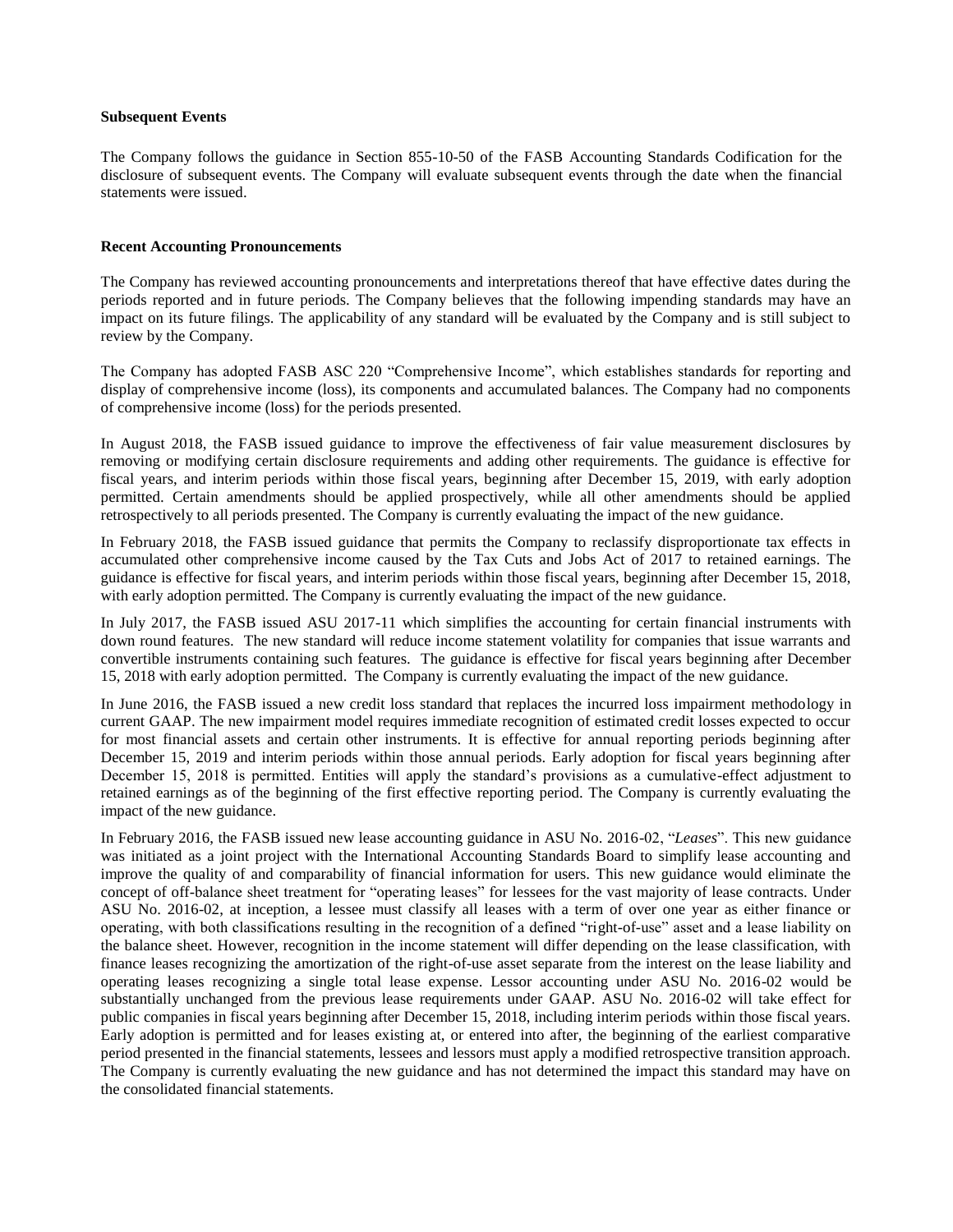#### **1. Summary of significant accounting policies - continued**

In May 2014, the FASB issued their converged standard on revenue recognition, Accounting Standards Update No. 2014-09, "*Revenue from Contracts with Customers (Topic 606)"*, updated in December 2016 with the release of ASU 2016-20. This standard outlines a single comprehensive model for companies to use in accounting for revenue arising from contracts with customers and supersedes most current revenue recognition guidance, including industry-specific guidance. The core principle of the revenue model is that an entity recognizes revenue to depict the transfer of promised goods and services in an amount that reflects the consideration to which the entity expects to be entitled to in exchange for those goods and services. In addition, the new standard requires that reporting companies disclose the nature, amount, timing, and uncertainty of revenue and cash flows arising from contracts with customers. In August 2015, the FASB issued ASU No 2015-14 "*Revenue from Contracts with Customers (Topic 606*): *Deferral of the Effective Date,*" which deferred the effective date of ASU 2014-09 to annual reporting periods beginning after December 15, 2017, with earlier application permitted but not before the original effective date.

We have reviewed all the recently issued, but not yet effective, accounting pronouncements and we do not believe any of these pronouncements will have a material impact on the Company.

#### **2. Equity**

At December 31, 2019, the Company is authorized to issue:

- 1. 5,000,000 shares of preferred stock, par value \$0.001 per share.
- 2. 500,000,000 shares of common stock, par value \$0.001 per share.

#### **Common Stock**

At December 31, 2019, there are 52,762,123 shares of common stock outstanding.

There are no stock options outstanding at December 30, 2019 and December 31, 2018.

#### **Preferred Shares**

There are no preferred shares issued or outstanding.

#### **3. Net earnings per share**

|                                       |    | December 31.<br>2019 | December 31.<br>2018 |            |  |
|---------------------------------------|----|----------------------|----------------------|------------|--|
| Net Income                            | S  | 7,811,791 \$         |                      | 2,573,965  |  |
| Weighted number of shares outstanding |    | 52,762,123           |                      | 52,762,123 |  |
| Net income per share                  | -S | 0.15                 |                      | 0.05       |  |

#### **4. Related Party Transactions**

A related party advanced to the Company \$400,000 on March 31, 2016, \$250,000 on December 31, 2016 and \$200,516 on June 30, 2018. On June 30, 2018 these advances became a five year Note Payable for \$850,516 at 5% annual interest.